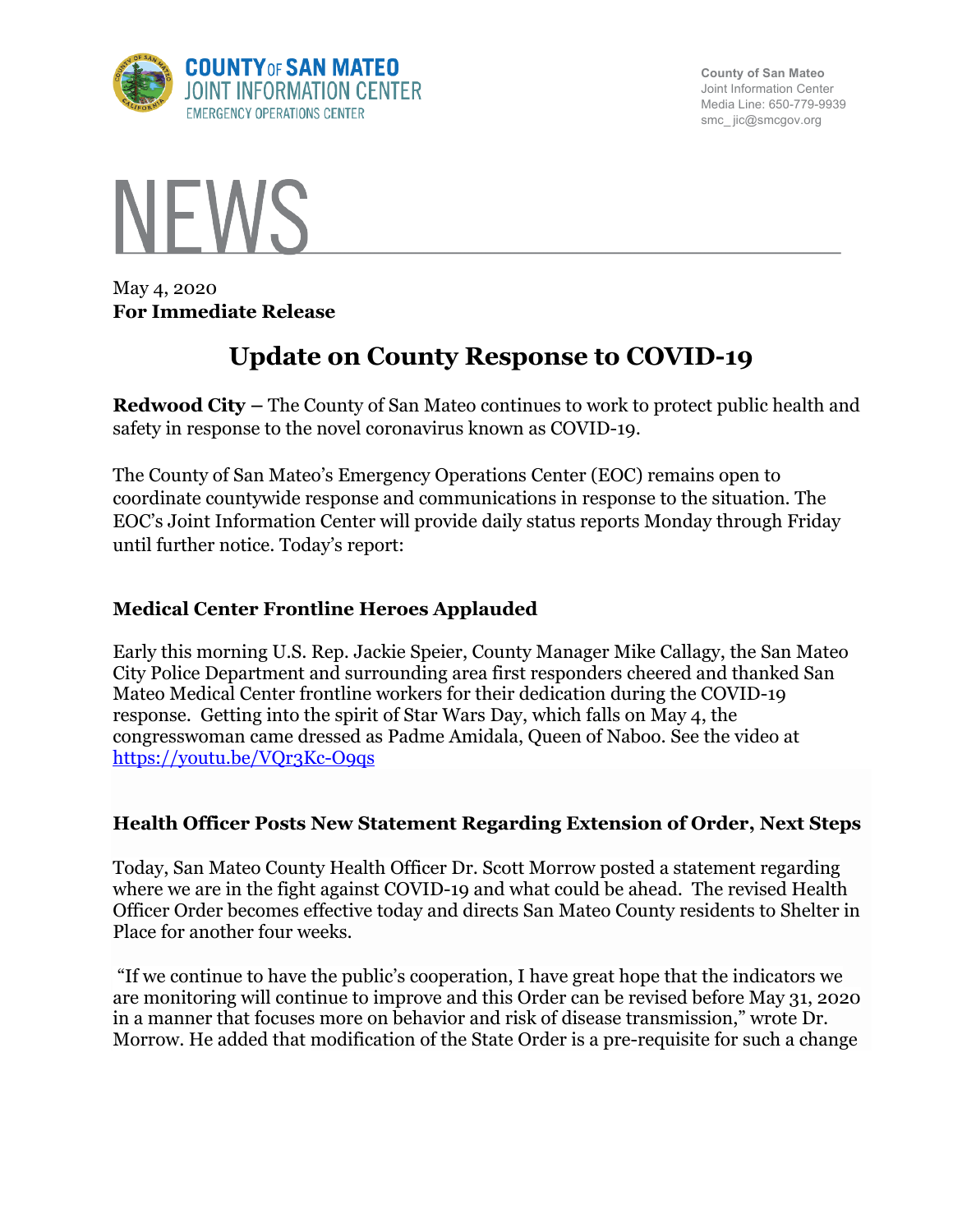here. See Dr. Morrow's full statement at https://www.smchealth.org/post/health-officerstatements-and-orders

## **Great Plates Program for Senior and High-Risk Residents Begins Enrollment**

Older residents at high risk from COVID-19 can receive three nutritious meals per day delivered to their home from restaurants and other food providers across San Mateo County through the Great Plates Delivered SMC Program. Residents who are 65 and older, and adults 60-64 who are at high-risk from COVID-19 can call (800) 675-8437 and speak to multi-lingual county staff to apply.

"Being designated the local administrator for San Mateo County for the Governor's Great Plates Delivered meal program is an important step in ensuring all older adults in our community have food," said Lisa Mancini, Director of Aging and Adult Services, a division of San Mateo County Health. See news release https://cmo.smcgov.org/pressrelease/county-san-mateo-launches-great-plates-delivered

## **County Manager's Media Briefing on YouTube**

Today's media briefing on San Mateo County's response to COVID-19 hosted by San Mateo County Manager Mike Callagy can be watched at https://youtu.be/z48BzcbVkG0

Subscribe to the County's YouTube channel at https://www.youtube.com/user/sanmateocountygov

#### **San Mateo County COVID-19 Cases**

San Mateo County Health has updated the number of positive cases to 1,251 as of May 3, 2020. County Health provides detailed information on cases by age group and date and deaths by age group. Learn more at https://www.smchealth.org/coronavirus

#### **Call Center**

Residents with non-medical, non-emergency questions about the coronavirus can call 211 at any time, day or night. Callers from landlines and cellular telephones located within San